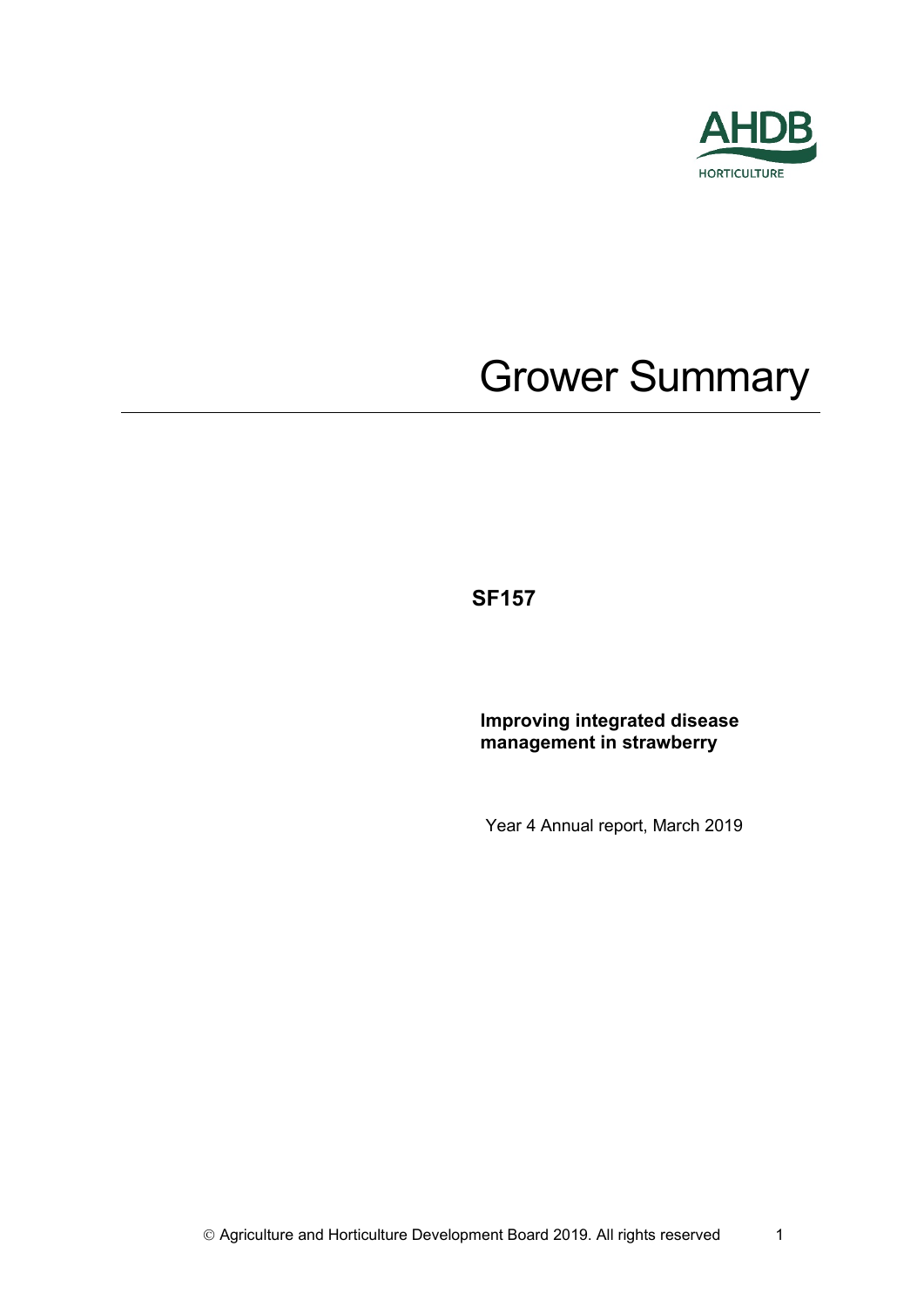| <b>Project title:</b>                                    | strawberry                                     |                                                                      |  | Improving integrated disease management | in |
|----------------------------------------------------------|------------------------------------------------|----------------------------------------------------------------------|--|-----------------------------------------|----|
| Project number:                                          | <b>SF 157</b>                                  |                                                                      |  |                                         |    |
| <b>Project leader:</b>                                   | Prof Xiangming Xu<br><b>NIAB EMR</b>           |                                                                      |  |                                         |    |
| <b>Report:</b>                                           | March 2019, Annual                             |                                                                      |  |                                         |    |
| <b>Previous report:</b>                                  | Years 1, 2 and 3, Annual                       |                                                                      |  |                                         |    |
| Key staff:                                               | Erika Wedgwood (ADAS)<br>Tom Passey (NIAB EMR) | Angela Berrie (NIAB EMR)<br>Avice Hall (University of Hertfordshire) |  |                                         |    |
| Location of project:                                     |                                                | East Malling; Cambridge, Wisbech                                     |  |                                         |    |
| <b>Industry Representative:</b>                          | Louise Sutherland                              |                                                                      |  |                                         |    |
| Date project commenced:<br><b>Date Project Completed</b> | 1 March 2015<br>31 March 2020                  |                                                                      |  |                                         |    |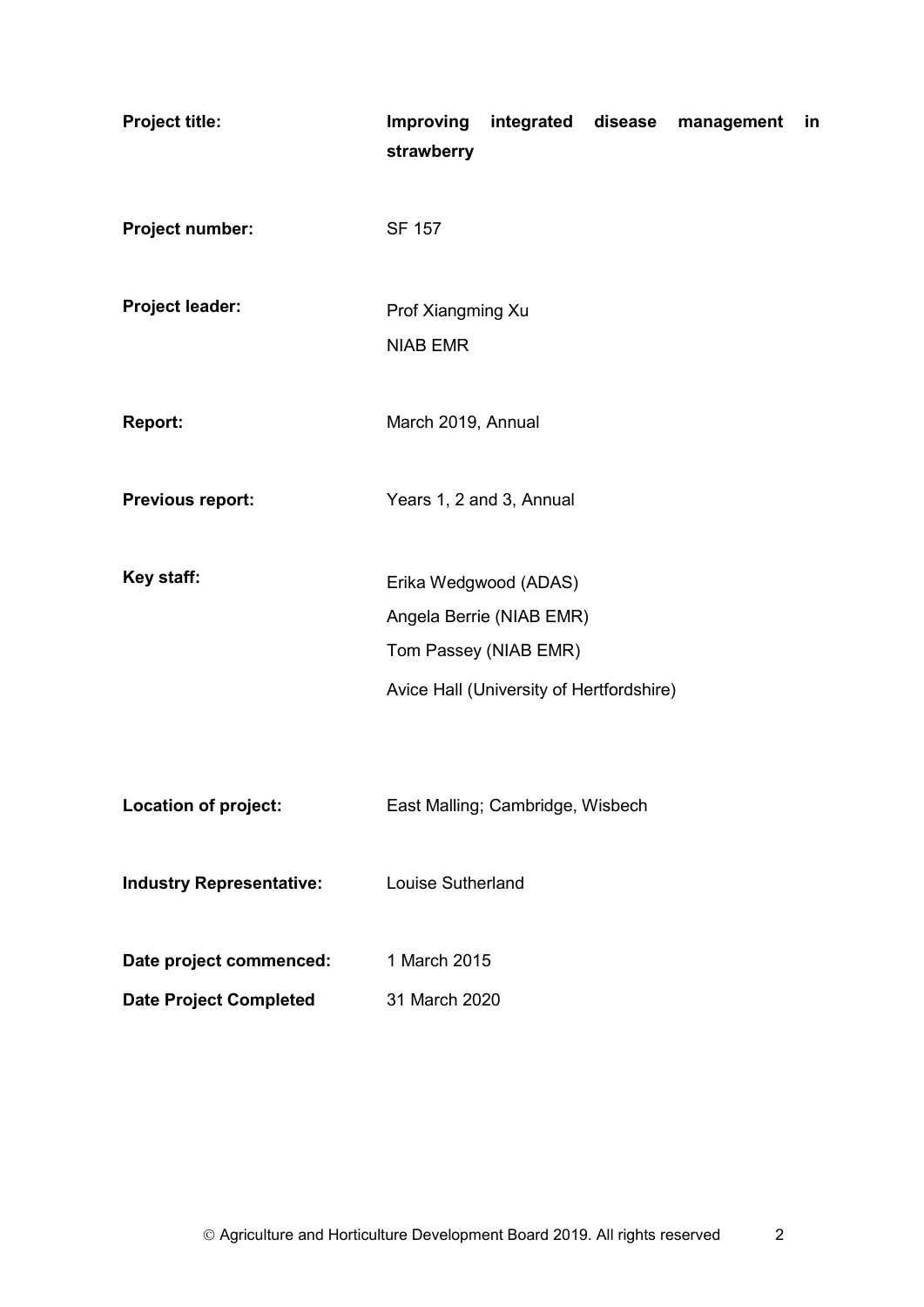## **DISCLAIMER**

*While the Agriculture and Horticulture Development Board seeks to ensure that the information contained within this document is accurate at the time of printing, no warranty is given in respect thereof and, to the maximum extent permitted by law the Agriculture and Horticulture Development Board accepts no liability for loss, damage or injury howsoever caused (including that caused by negligence) or suffered directly or indirectly in relation to information and opinions contained in or omitted from this document.* 

*© Agriculture and Horticulture Development Board [2019]. No part of this publication may be reproduced in any material form (including by photocopy or storage in any medium by electronic mean) or any copy or adaptation stored, published or distributed (by physical, electronic or other means) without prior permission in writing of the Agriculture and Horticulture Development Board, other than by reproduction in an unmodified form for the sole purpose of use as an information resource when the Agriculture and Horticulture Development Board or AHDB Horticulture is clearly acknowledged as the source, or in accordance with the provisions of the Copyright, Designs and Patents Act 1988. All rights reserved.*

*All other trademarks, logos and brand names contained in this publication are the trademarks of their respective holders. No rights are granted without the prior written permission of the relevant owners.* 

*The results and conclusions in this report are based on an investigation conducted over a one-year period. The conditions under which the experiments were carried out and the results have been reported in detail and with accuracy. However, because of the biological nature of the work it must be borne in mind that different circumstances and conditions could produce different results. Therefore, care must be taken with interpretation of the results, especially if they are used as the basis for commercial product recommendations.*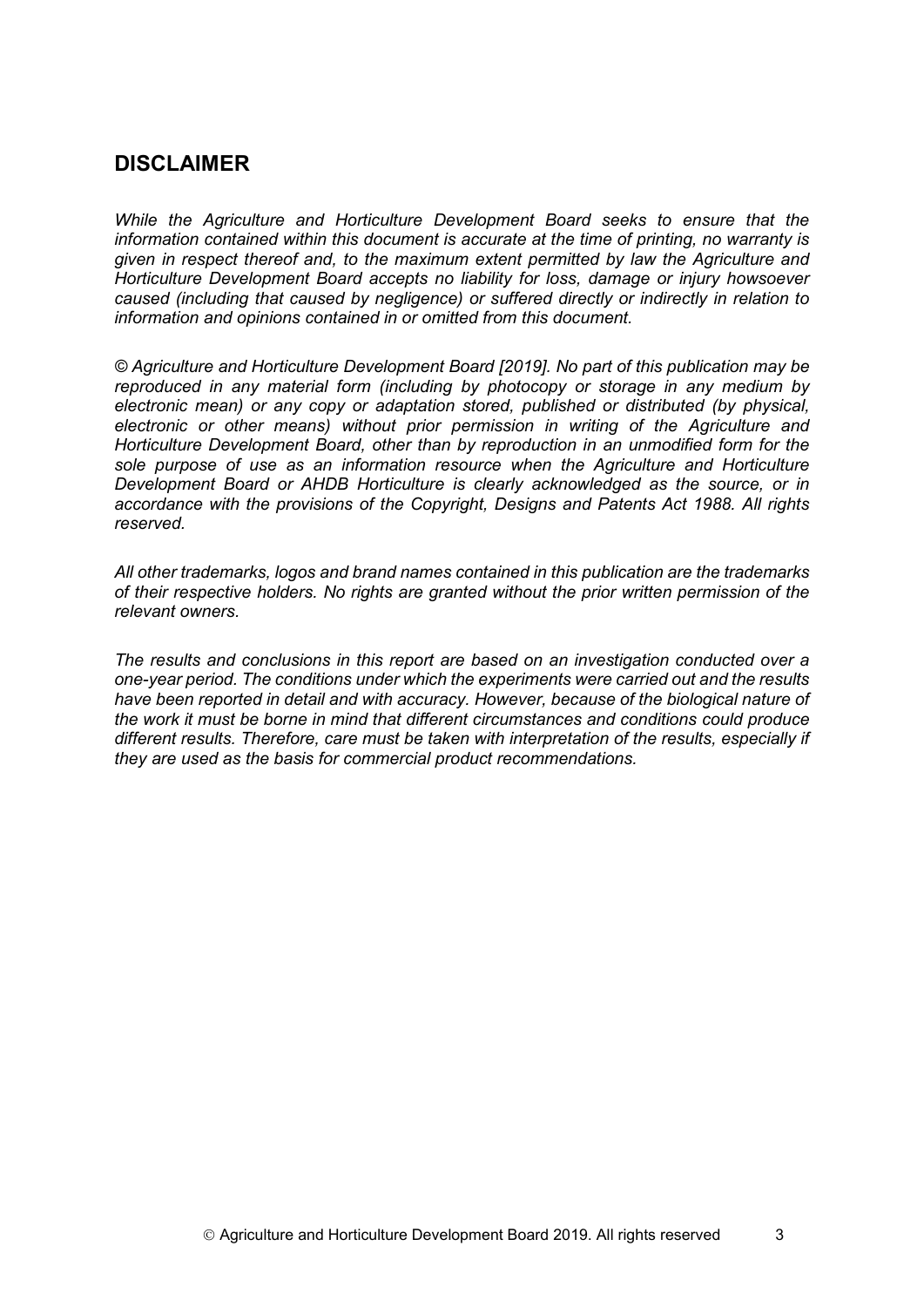#### **AUTHENTICATION**

We declare that this work was done under our supervision according to the procedures described herein and that the report represents a true and accurate record of the results obtained.

Xiangming Xu Head of Pest & Pathogen Ecology Department NIAB EMR Signature ..... ............. Date ...28 March 2019.....

Erika Wedgwood Senior Plant Pathologist ADAS Signature ... Date ...28 March 2019...

#### **Report authorised by:**

Xiangming Xu Head of Pest & Pathogen Ecology Department NIAB EMR Signature ...... Date ...29 March 2019..........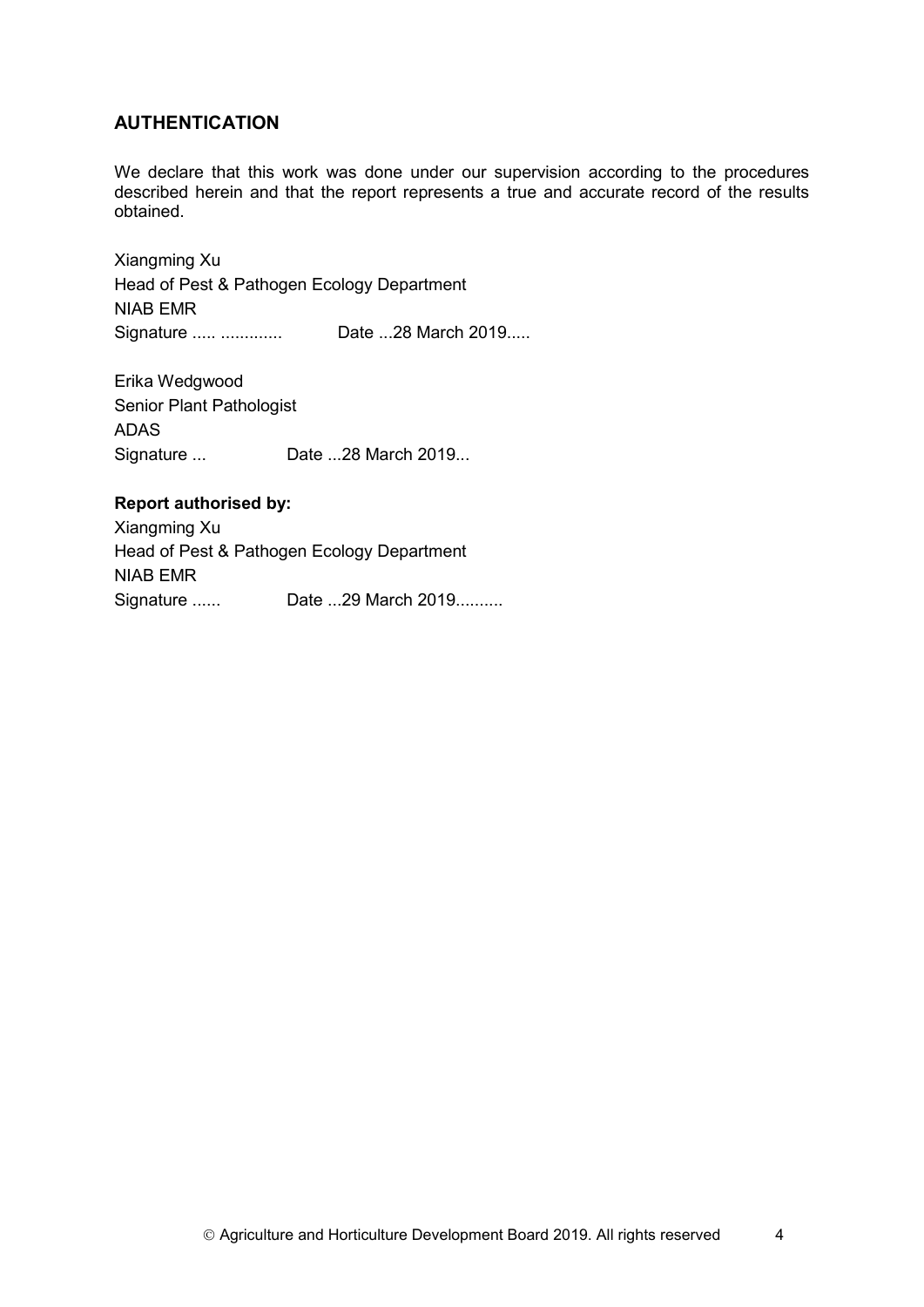## **GROWER SUMMARY**

For ease of reading, this Grower Summary report is split into sections for each of the diseases being worked upon in the project.

#### **Crown rot and red-core caused by** *Phytophthora* **species**

#### **Headline**

• Several fungicide and bio-fungicide products significantly reduced the losses due to latent infection by *Phytophthora cactorum* when applied as a dipping treatment at planting

#### **Background and expected deliverables**

Adopting a clean propagation system is the first line of defence against crown rot and redcore diseases. This strategy has been working for many years until recent times. Currently, crown rot and red-core can cause significant damage in strawberry even in substrate

production. The most likely cause is asymptomatic infection in planting material. Fenomenal (fenamidone + fosetyl-aluminium), an effective product against Phytophthora, is not approved for use beyond November 14 2019. Alternative products for control of crown rot (both fungicides and biocontrol products) were identified in trials conducted by NIAB EMR as part of the SCEPTRE project. Two AHDB Horticulture projects have just been completed; SF 130 focussed on fungal molecular quantification and an assay was developed that detected *Phytophthora rubi*, although it was not as sensitive as the *Phytophthora fragariae* assay (which however detects both pathogens); SF 123 investigated alternative products against *P. rubi* on raspberry where one novel chemical product gave disease reduction. Red-core is more difficult to control and currently there is no work on



#### Product

Figure A: Average Class I yield of "Malling Centenary" plants for each product treatment. Each product was applied as dipping or drenching two weeks after dipping. Additional drenching did not affect fruit yield. Treatments sharing at least one

controlling this disease. More research is required to provide growers with disease-free propagation material in order to reduce crop protection product use and crop losses.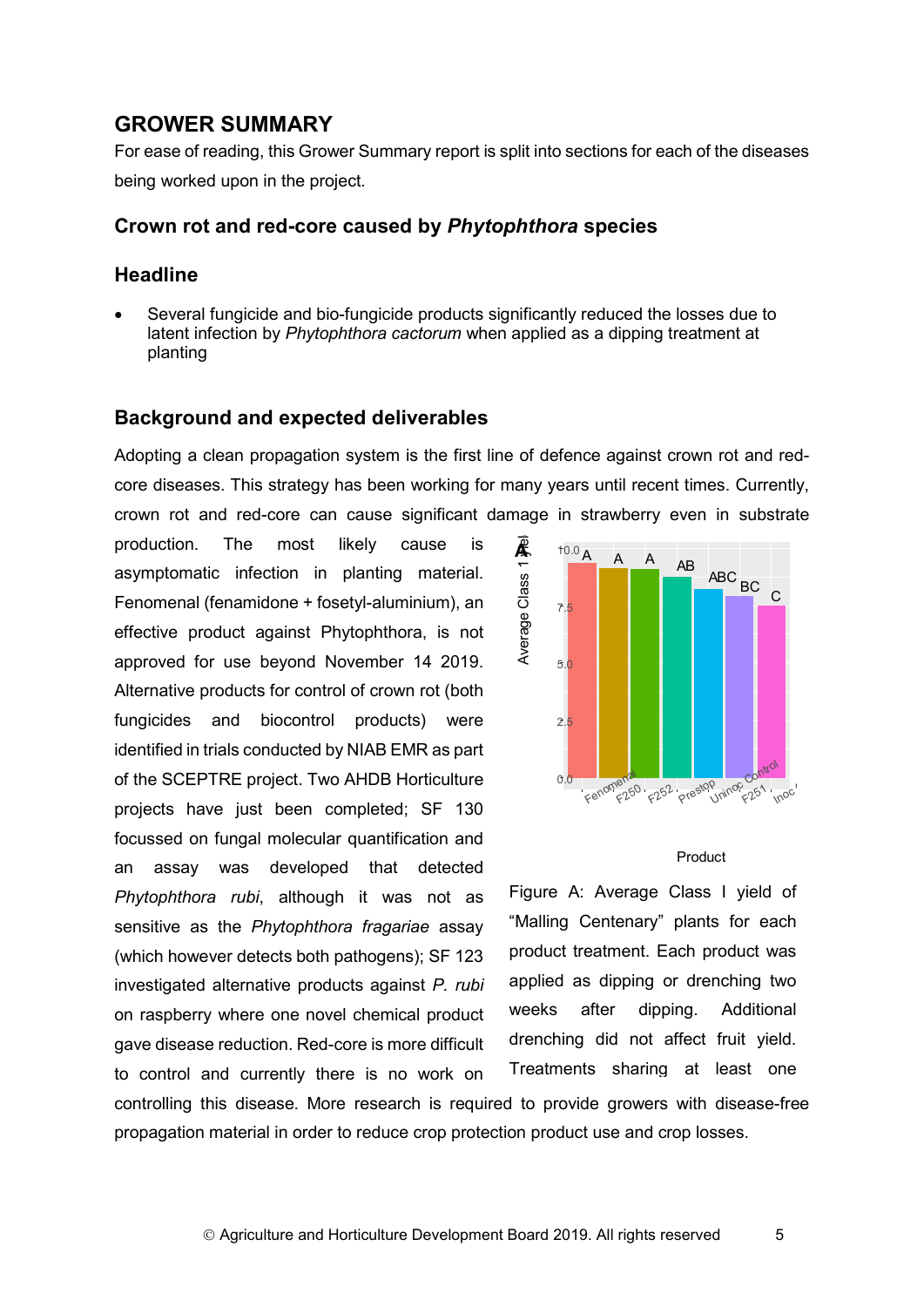In the first three years of this project, we showed that (1) *P. fragariae* (red core) was rarely detected in planting material, (2) in contrast, incidence of *P. cactorum* could be up to 30% in planting material, though varying greatly among batches, and (3) neither arbuscular mycorrhizal fungi (AMF) nor plant growth promoting rhizobacteria (PGPR) managed to reduce the losses caused by *P. cactorum*. The aim of this project in year 4 on Phytophthora is to assess whether treating plants at planting time can reduce the losses due to *P. cactorum*.

## **Summary of the project and main conclusions**

In Year 4, we conducted a large study to test existing and new products as dipping/drenching treatments at planting to minimise the losses due to latent infection by *P. cactorum*. To ensure a certain level of latent infection by *P. cactorum,* tray plants were inoculated several times (without wounding) before cold storage.

Results showed that dipping only is sufficient to reduce the level of *P. cactorum* to the level comparable to the un-inoculated control; thus additional drenching is not necessary. Of the five products tested, four significantly reduced *P. cactorum* development and resulted in similar yield as the un-inoculated control as shown in Figure A. Of the four products, two are registered products; Fenomenal (use-up date 14 November 2019) and Prestop (*Gliocladium catenulatum*); the other two are experimental products: one chemical (F250) and one biological (F252). In contrast, the other experimental biological product (F251) led to increased plant mortality.

### **Financial benefits**

Potential loss of plants due to *P. cactorum* could reach 20-30%. In 2016, 90,000 tonnes of strawberries were sold in the UK season with the market valued at £386 million (Data from Kantar). Should 25% of plant losses occur in the UK as a result of crown rot, the volume of fruit sold could be reduced by up to 22,500 tonnes, representing a value of £96 million. Techniques and measures to control *P. cactorum* could therefore save such potential losses.

## **Action points**

- Results from Year 1 and 2 suggested that growers should consider treating runners for *P. cactorum* at the time of planting
- Year 3-4 results suggested that dipping plants with chemical and biological products should be considered at planting when the level of crown rot in planting material is expected to be high.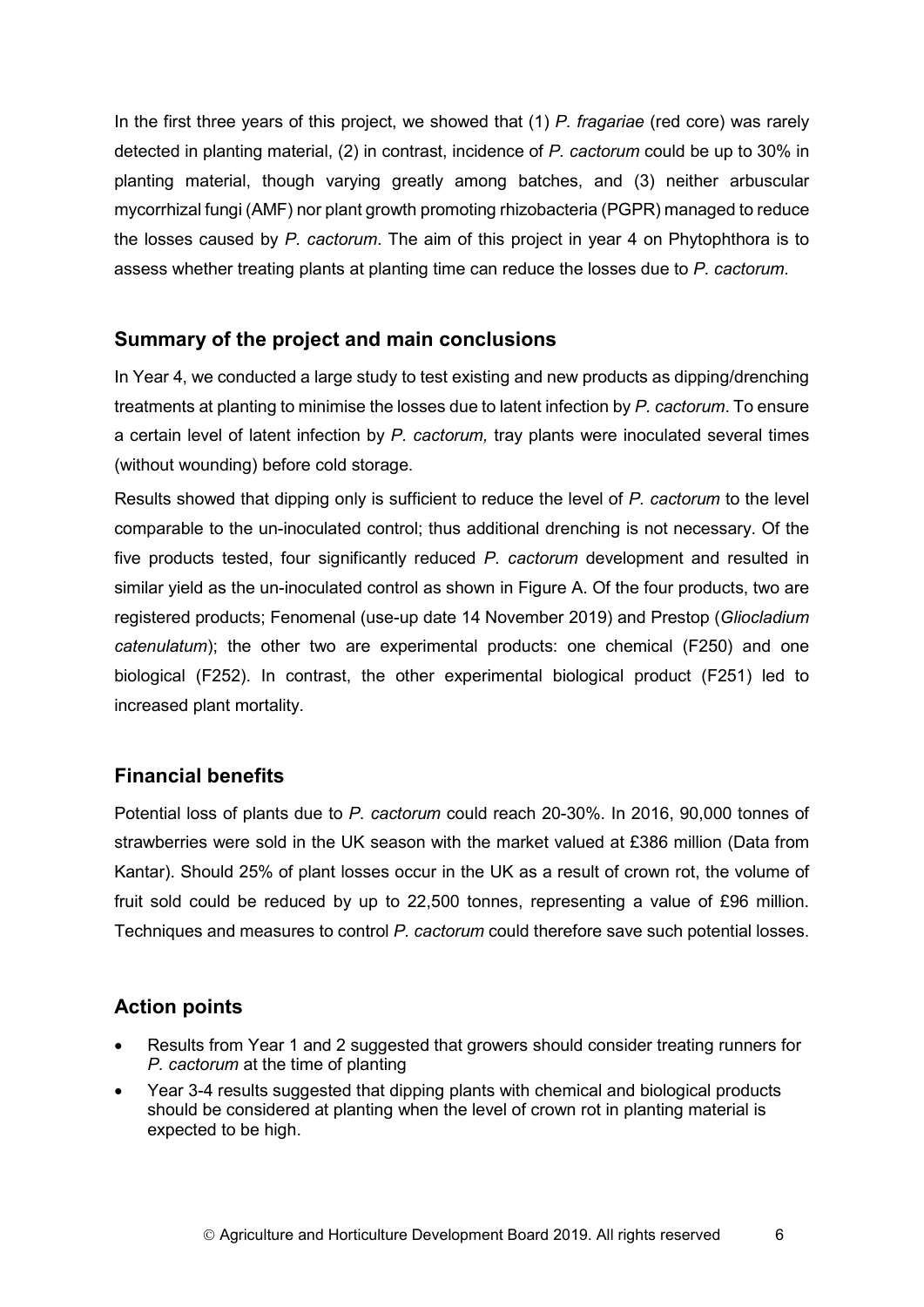## **Strawberry powdery mildew (SPM)**

#### **Headline**

• A managed approach to strawberry powdery mildew control using a risk prediction model can reduce fungicide use by half.

### **Background and expected deliverables**

Powdery mildew, caused by the fungus *Podosphaera aphanis*, is one of the most important diseases affecting strawberry production in the UK. All above ground parts of the plant are attacked and severe infection can have a significant effect on yield and fruit quality. The disease is more prevalent in protected crops and hence a particular problem in the UK where the majority of commercial crops are grown under polytunnels or in glasshouses. Strawberry cultivars do vary in susceptibility but most of the cultivars preferred by the market are susceptible.

Mildew is favoured by warm temperatures and high humidity such that conditions are most favourable for mildew from late June to October. Hence mildew problems are mainly seen in late cropping June-bearers (planted in May and cropping in August and September) or in the later production of the everbearer crops. In June-bearer type crops, with the short harvesting period, control of mildew is relatively straightforward. However, management of mildew in everbearer crops is much more challenging. The long growing period from March to November with flowering, fruiting and harvest continuous from June-November, a range of crop protection products is usually required with a continuous series of spray rounds needed to cover the whole period. Disease control is currently based on use of fungicides. Given the pressure to reduce use of conventional plant protection products and continuing loss of approved actives, this approach is not sustainable.

The SCEPTRE project (2010-2014) identified alternative products, including Cultigrow (a biostimulant / elicitor) and two biofungicides (biological control agents - BCAs) – AQ10 (*Ampelomyces quisqualis*) and a bacterial based biofungicide (F208). The purpose of the work in this project was to confirm the efficacy of these products, evaluate them in programmes with fungicides and develop a simple decision-based management system for mildew control.

The trial in 2015 confirmed the efficacy of the BCAs AQ10 and F208 and the biostimulant Cultigrow alone or in combination with fungicides, in controlling mildew. In 2016 further trials were conducted in which programmes were evaluated for control of powdery mildew where the biofungicides (F208 or AQ10) were combined in programmes with Cultigrow with and without a reduced fungicide programme compared to a 7 or 14 day fungicide programme and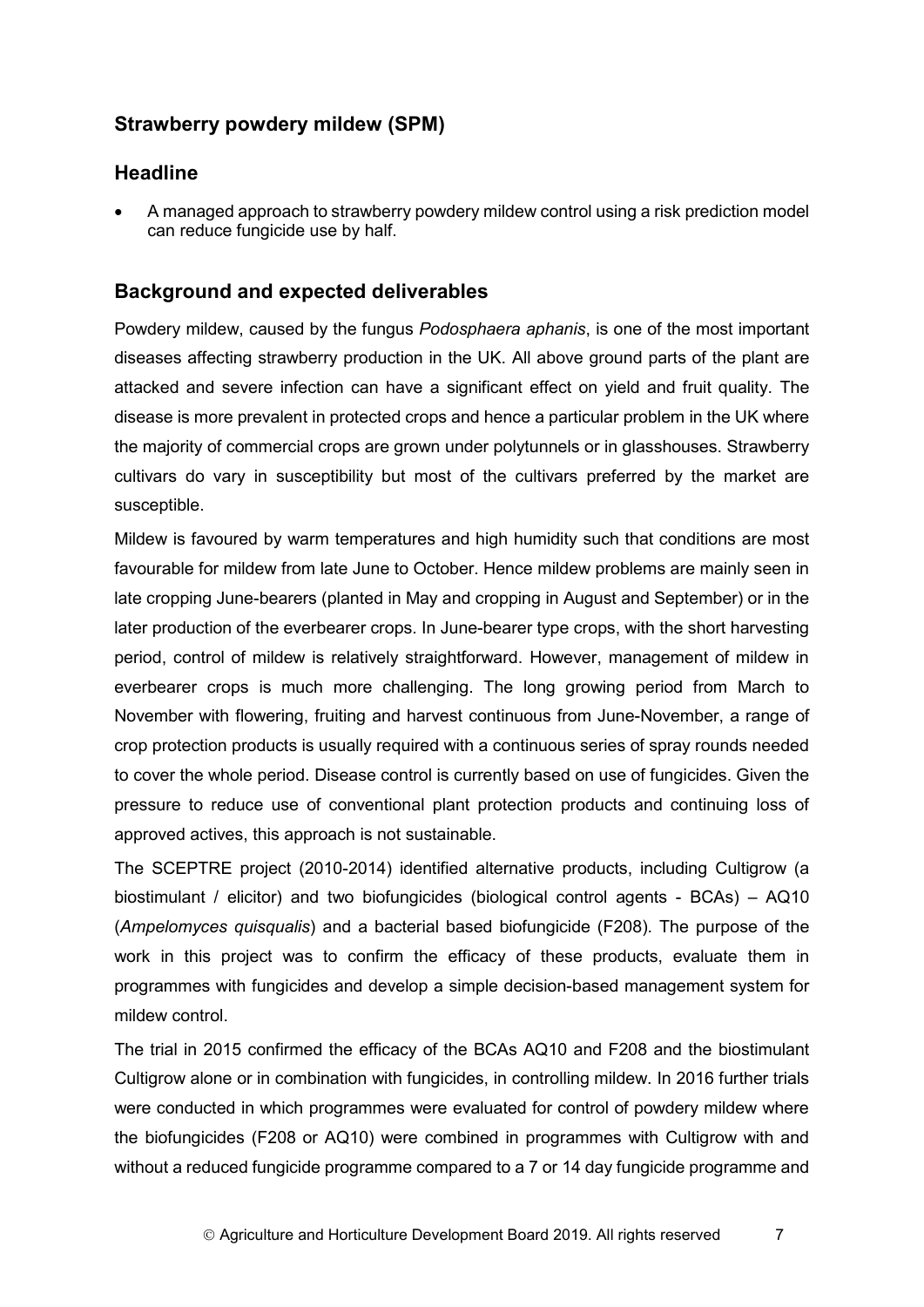an untreated control. The mildew risk was high in 2016 but the results showed that the BCAs were as effective in controlling mildew as the standard 7-day fungicide programme, particularly when applied alone in a programme and especially in reducing mildew on fruit.

Having identified alternative products that were effective on June-bearer crops, the next step was to combine their use in programmes and incorporate other factors such as disease risk (determined from model predictions based on tunnel humidity and temperature and also the forward weather forecast), growth stage, type of fungicide (curative, protectant, antisporulant) in order to develop a simple decision-based management programme for use on everbearer crops.

In 2017 programmes were tested in larger plot trials on an everbearer cultivar. The mildew control achieved by managed programmes of fungicides and BCAs was compared with that achieved by a routine 7-day fungicide programme and an untreated control. The managed programmes included routine applications of either a silicon-based product Sirius (applied every two weeks), or Cultigrow (applied monthly) or no additional treatment. A total of 11 spray rounds were applied from 10 July to 18 September. As the trial was conducted from July to September in the high-risk part of the year for mildew, there was little opportunity to omit sprays. However, in the managed treatment, intervention with a fungicide in place of the BCA (F208) occurred only twice. The mildew risk throughout the trial was high. Mildew incidence on the leaves was very low. However, on fruit the mildew incidence on untreated plots rose rapidly to more than 90% after four harvests and remained at that level for the remaining ten harvests with consequent reductions in yield and fruit quality. Mildew incidence on the fruit in all treated plots was negligible throughout the harvest period. This trial demonstrated that use of BCAs, with or without Sirius or Cultigrow, gave good control of mildew in strawberry comparable to a fungicide-based programme.

The objective in 2018 was to explore how the approach for managing mildew could be integrated with control of botrytis and other fruit rots on everbearer crops in a replicated trial at NIAB EMR. In addition, a trial was conducted on a commercial farm as a demonstration to encourage growers to take up a more managed approach to disease control.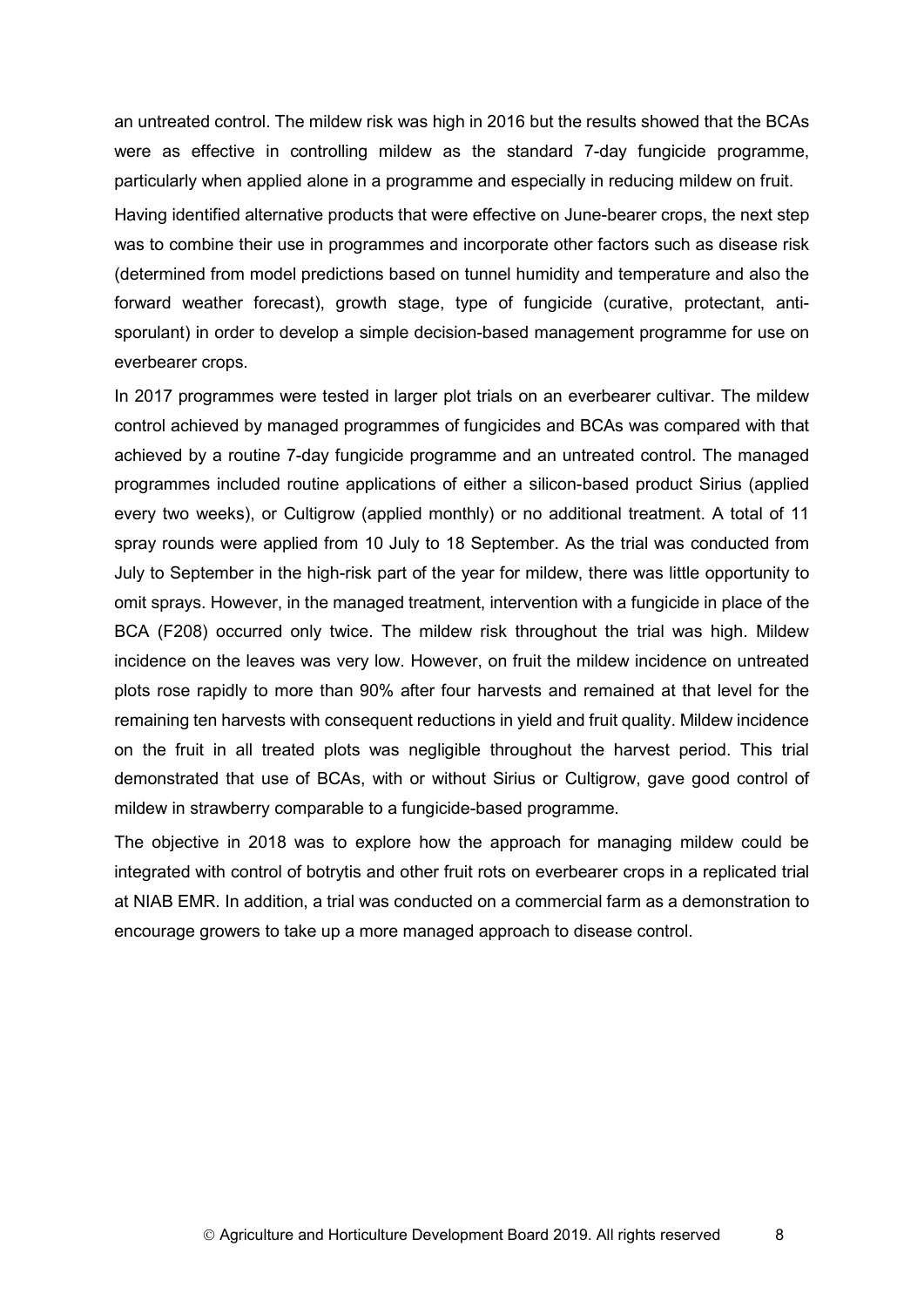## **Summary of the project and main conclusions**

#### *Management trials*

At NIAB-EMR, the crop was planted in April and cropped from early July to mid- September, giving the opportunity for saving sprays in the early part of the season, when the mildew and botrytis risks were lower. Three managed treatments were compared to a routine 7 day fungicide programme and an untreated control. Simple 'Look up' tables were produced from SPM and Botrytis computer models (previously developed at NIAB-EMR) for use in conjunction with the forward weather forecast (from BBC Weather website) to determine disease risk for spray decisions.

The weather conditions (warm temperatures coupled with high humidity) were very conducive to powdery mildew and Botrytis development in late May / early June and from the end of July onwards. The high temperatures with very low rain in June and July gave a low risk for both diseases. There was a very low incidence of mildew at planting time and this combined with the hot dry weather in June and July meant that mildew failed to establish in the crop, despite the higher risk identified in August and September. Therefore, only four fungicide sprays (and seven BCAs) for mildew were applied in the managed plots compared to 14 (and two BCAs) in the routine treated plots, a saving of £356 /ha. By contrast the high risk of Botrytis rot identified in August and September required frequent applications of fungicides with little opportunity for saving sprays in the managed plots. There was a saving of only two fungicides compared to the routine treatment with a cost saving of £485 /ha (see table below). However, the incidence of Botrytis in post-harvest tests showed that for most of the 20 harvests, differences in Botrytis between the untreated control and treated plots was very small, questioning the need for the fungicide inputs with potential savings in cost. There were also no treatment effects on yield and fruit quality.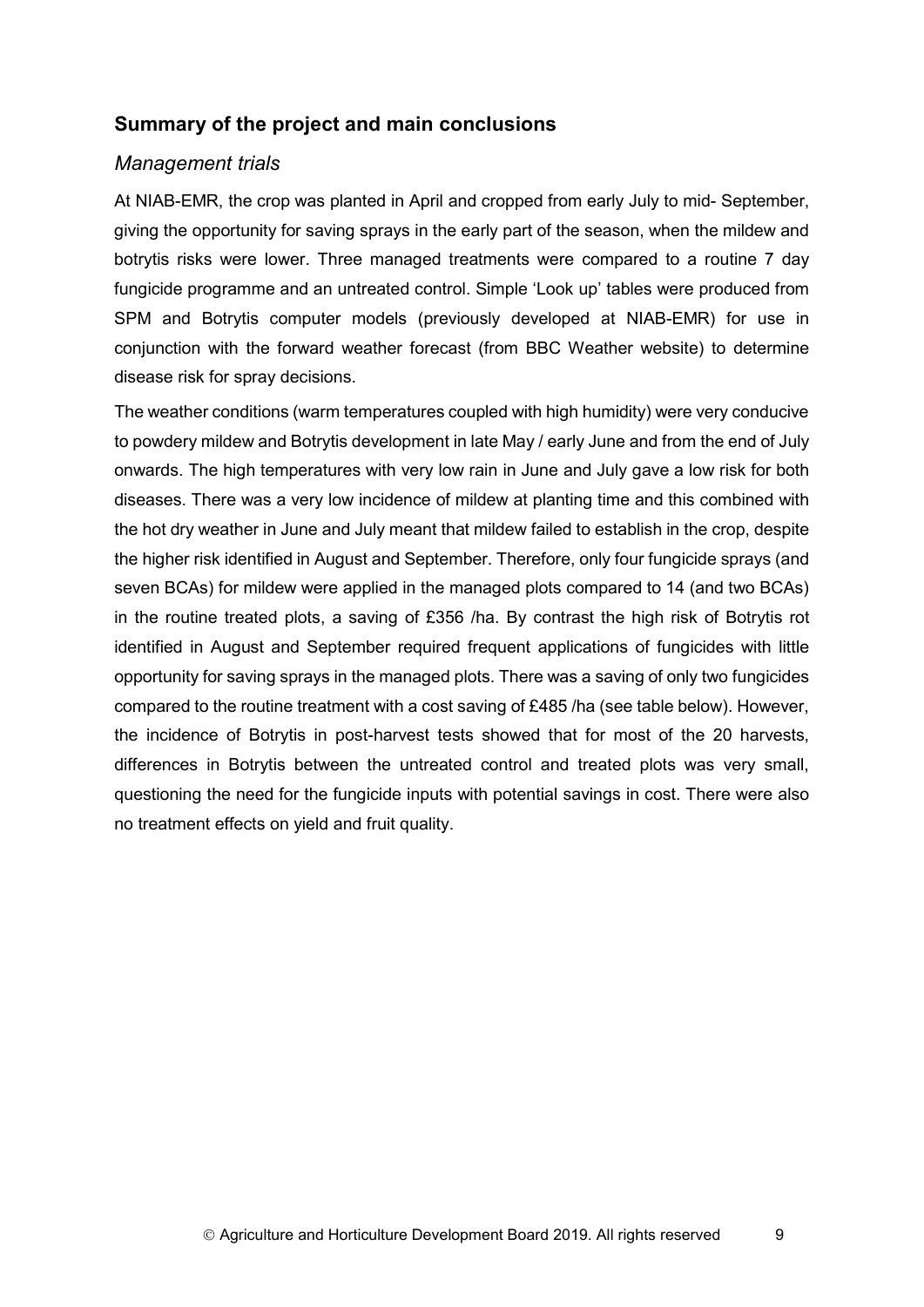**Summary of fungicides, BCAs and biostimulants applied to strawberry plots at NIAB EMR in 2018 and the programme costs**

|                            |                               | <b>Management treatment</b> |                       |                                         |                                                              |                                                  |
|----------------------------|-------------------------------|-----------------------------|-----------------------|-----------------------------------------|--------------------------------------------------------------|--------------------------------------------------|
| <b>Treatment</b><br>period | <b>Treatment</b>              | T1:<br><b>Untreated</b>     | T2:<br><b>Routine</b> | T3: SPM<br>managed,<br>routine Botrytis | <b>T4: Routine</b><br><b>SPM. Managed</b><br><b>Botrytis</b> | T5: Managed<br><b>SPM</b> and<br><b>Botrytis</b> |
| 5 June- 2                  | <b>Botrytis Fungicide</b>     | $\mathbf{0}$                | 4                     | 4                                       |                                                              |                                                  |
| July                       | Mildew Fungicide              | 0                           | 5                     | 2                                       | 5                                                            | 2                                                |
|                            | <b>BCA</b>                    | $\Omega$                    | 0                     | O                                       | 0                                                            | 0                                                |
|                            | biostimulant                  | 0                           | 0                     |                                         | $\Omega$                                                     |                                                  |
| 9 July-30                  | <b>Botrytis Fungicide</b>     | $\Omega$                    | 4                     | 5                                       | 4                                                            | 3                                                |
| July                       | Mildew Fungicide              | 0                           | 4                     |                                         | 5                                                            | 1                                                |
|                            | <b>BCA</b>                    | $\Omega$                    | 0                     | 2                                       | 0                                                            | 2                                                |
|                            | <b>Biostimulant</b>           | 0                           | 0                     |                                         | 0                                                            | 1                                                |
| 6 Aug-17                   | <b>Botrytis Fungicide</b>     | 0                           | 5                     | 5                                       |                                                              |                                                  |
| Sep                        | Mildew Fungicide              | $\Omega$                    | 5                     |                                         | 5                                                            |                                                  |
|                            | <b>BCA</b>                    | 0                           | 2                     | 5                                       | 0                                                            | 3                                                |
|                            | <b>Biostimulant</b>           | $\mathbf{0}$                | 0                     | $\overline{2}$                          | 0                                                            | $\overline{2}$                                   |
| Total                      | <b>Botrytis</b><br>fungicides | 0                           | 13                    | 14                                      | 12                                                           | 11                                               |
|                            | Mildew fungicides             | 0                           | 14                    | 4                                       | 15                                                           | 4                                                |
|                            | <b>Total fungicides</b>       | 0                           | 27                    | 18                                      | 27                                                           | 15                                               |
|                            | <b>Biofungicides</b>          | 0                           | $\overline{2}$        | 7                                       | 0                                                            | 5                                                |
|                            | <b>Biostimulant</b>           | 0                           | $\Omega$              | 4                                       | 0                                                            | 4                                                |
| Cost £/ha                  | Total programme               | 0                           | 2,278                 | 2,169                                   | 1,905                                                        | 1,579                                            |
|                            | Mildew only                   | 0                           | 1,033                 | 677                                     | 890                                                          | 677                                              |
|                            | Botrytis s only               | 0                           | 1,596                 | 1,700                                   | 1,223                                                        | 1,111                                            |

## *Commercial Demonstration*

A demonstration trial was established on a commercial farm on an everbearer variety. In this trial, two tunnel treatments were compared. One tunnel followed the same mildew and Botrytis control programme as the rest of the farm. In the other, the control criteria used for powdery mildew and rots in the NIAB EMR trial were adopted. As in the trial at NIAB EMR, strawberry powdery mildew failed to establish in the trial allowing savings in fungicide inputs in the SPM managed tunnel with only 10 fungicides applied compared to 19 fungicides in the control and with a cost saving of £261.87 /ha (See table below). The Botrytis risk was similar to that for SPM with the main risk period shown by the model in late May / early June and from late July onwards and very low risks in June and July. Savings in fungicide use were made in the early part of the season but there was little opportunity in August and September. However, a total of 13 fungicides were applied for Botrytis in the control tunnel compared to eight in the trial tunnel. There was a saving in cost of £310.45 /ha but with little effect on Botrytis incidence in fruit from the two tunnels which was similar in both plots at each of the harvest dates. There were also no clear differences in fruit quality.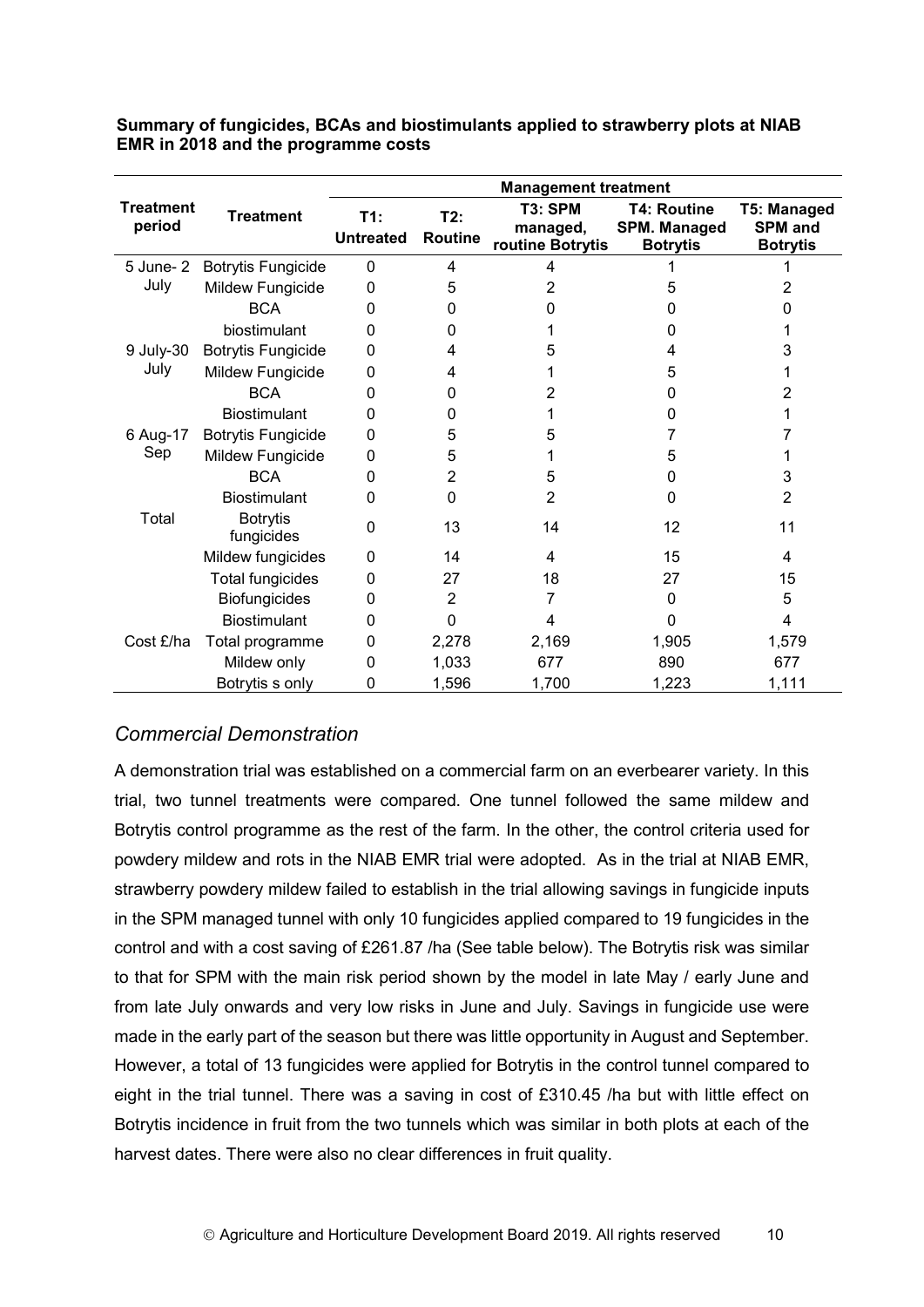| <b>Item</b>             | <b>Control tunnels</b> | <b>Trial tunnel</b> |
|-------------------------|------------------------|---------------------|
| <b>Total Fungicides</b> |                        |                     |
| for Botrytis            | 13                     | 8                   |
| for mildew              | 19                     | 10                  |
| Total                   | 26                     | 15                  |
| <b>Other products</b>   |                        |                     |
| <b>BCAs</b>             | $\overline{2}$         | 1                   |
| Cultigrows              | 0                      | 5                   |
| Other biostimulants     | 13                     | 11                  |
| Cost £/ha               |                        |                     |
| Total                   | 1715.08                | 1272.22             |
| Mildew only             | 1110.10                | 848.23              |
| Botrytis only           | 934.44                 | 623.99              |

**Summary of fungicides, BCAs and biostimulants applied in a demonstration strawberry trial on a commercial farm in Kent in 2018 and the programme costs**

#### *Mode of action*

Three new fungicides, Luna Sensation (fluopyram & trifloxystrobin), Takumi (cyflufenamid) and Talius (proquinazid), have good anti-sporulant ability, especially Luna Sensation. They could reduce sporulation by up to 50% within 4 days of their application. Silwet on its own also achieved a comparable level of anti-sporulant effect to the three fungicides especially for the periods immediately following its application. AQ10 and F208 were each applied together with Silwet, giving a similar level of control to Silwet. It is therefore open to question as to how much additional effect each biocontrol agent contributed to the observed effect. Nevertheless, over the four sampling occasions, AQ10 (with Silwet) gave better control than Silwet alone and F208 (+ Silwet), although the actual difference was small. The overall test results from two-year testing are summarised in the table below:

|                 | Curative:<br>number of days applied<br>after infection | <b>Protectant:</b><br>number of days applied<br>before infection | Anti-sporulant:<br>number of days with<br>good suppression of<br>sporulation |
|-----------------|--------------------------------------------------------|------------------------------------------------------------------|------------------------------------------------------------------------------|
| Talius          | $2 - 3$                                                | $7 - 8$                                                          | $2 - 3$                                                                      |
| Takumi          | $2 - 3$                                                | $4 - 5$                                                          | $2 - 3$                                                                      |
| Luna Sensation  | $2 - 3$                                                | $4 - 5$                                                          | 4                                                                            |
| Charm           | Not tested                                             | To be tested                                                     | 4                                                                            |
| Silwet          |                                                        | Not tested                                                       | $2 - 3$                                                                      |
| Silwet + AQ10   | Not tested (not expect<br>to have an effect)           | 2 (AQ10 only)                                                    | 4                                                                            |
| $Silwet + F208$ |                                                        | 2-3 (F208 only)                                                  | $2 - 3$                                                                      |

**Effectiveness of several products applied as a curative, protectant or anti-sporulant treatment against strawberry powdery mildew**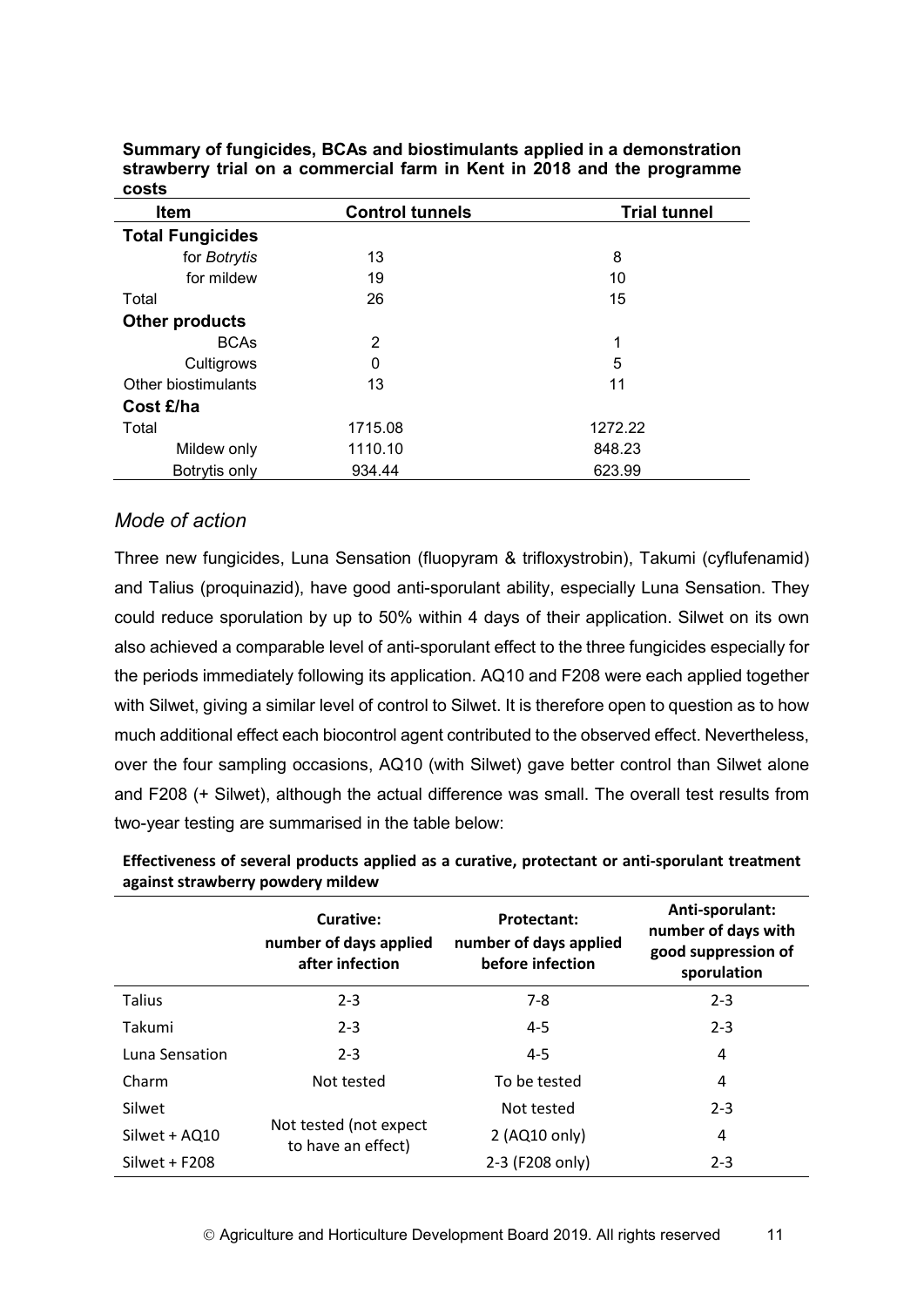#### *Main conclusions*

A simple decision-based system for determining treatments for powdery mildew and rots in protected everbearer strawberries resulted in a 50 % reduction in fungicide use and a cost saving of £699 /ha compared to a routine programme. This system incurred no adverse effects in yield, fruit quality or disease control.

In addition, while the routine programme employed all permitted applications of approved fungicide products through the season, some permitted fungicide applications were held in reserve for use at the end of the season where the managed programme was adopted. This could be helpful should a late outbreak of infection occur.

## **Financial benefits**

Both the replicated trial at NIAB EMR and the demonstration trial on the commercial farm have demonstrated the ability to reduce fungicide inputs where treatments used for SPM and fungal rots are based on a simple decision-based system compared to a routine or standard farm programme. In both cases cost savings were made (£699 /ha and £443 /ha respectively) with no adverse effects on yield, fruit quality or rot incidence. 2018 was a low mildew year for both trial sites and this will need to be taken into account. There were also advantages in reduced residues in the fruit, particularly for sprays targeted at SPM.

## **Action points for growers**

- Three new products including Luna Sensation and Takumi (both curative and antisporulant activity) along with Talius (curative activity) offer growers with additional protection against powdery mildew.
- All three can be integrated within spray programmes.
- The adjuvant Silwet on its own also offers good anti-sporulant activity and can complement traditional spray programmes.
- Growers should consider adopting a decision-based managed approach to powdery mildew control using the mildew risk model along with forward weather forecasts and crop growth stage.
- Use of such a system can reduce both the number of fungicides applied and the subsequent total cost of the spray programme.
- The model is being used and demonstrated at the NIAB EMR WET Centre and those growers who employ the Precision Irrigation Package are supplied with the model and are trained in its use.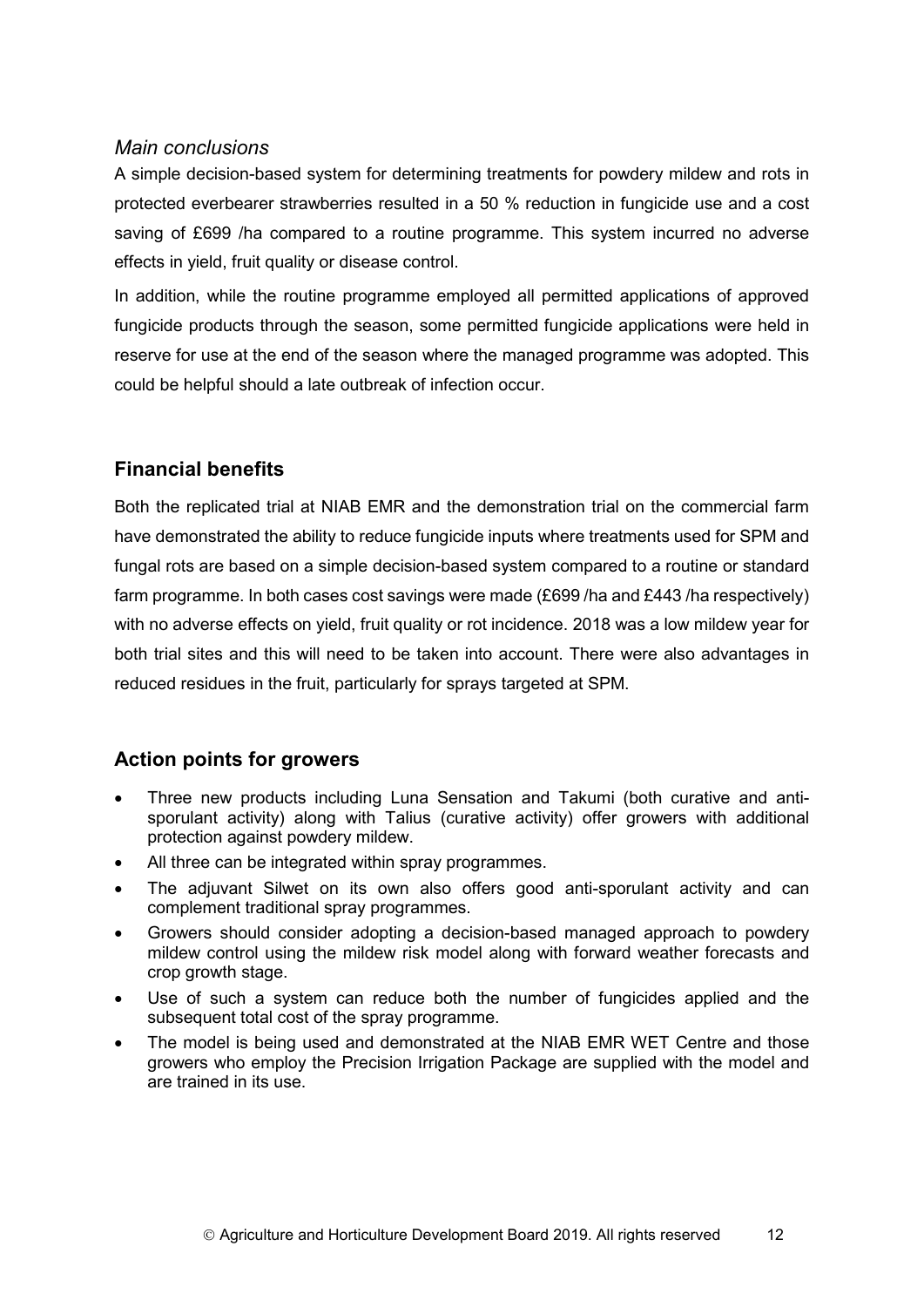## **Fruit rot complex**

## **Headline**

• *Pestalotiopsis* species are unimportant in fruit rots and plant death in UK strawberry.

## **Background and expected deliverables**

Recent evidence in the UK and New Zealand has shown that *Botrytis cinerea* is not the only pathogen causing fruit rot in strawberry. The importance of *B. cinerea* may have been overstated because of similar morphological characteristics of *Botrytis* fungal morphology with two other rotting fungi – *Mucor* and *Rhizopus* species. The relative importance of these three pathogens may vary greatly with time and location. Although the overall direct loss to these pathogens may be relatively small compared with other diseases, the consequence (e.g. rejection of a consignment by retailers) of fruit rot is much more serious.

Projects SF 74 (Defra Horticulture LINK HL0175) and SF 94 (Defra Horticulture LINK HL0191) suggested that in raspberry and strawberry, rapid post-harvest cooling to storage at 2°C is effective in delaying *Botrytis* development. However, such cooling treatment is not effective against *Mucor*, which can develop in cold conditions. In Project SF 98, NIAB EMR identified a few fungicides that can give partial control of *Mucor*. Recently Berry Gardens Growers (BGG) funded a PhD project at NIAB EMR on the epidemiology and management of *Mucor* and *Rhizopus* rot in strawberry; significant progress has been made in this project but due to commercial confidentiality, the findings cannot be disclosed in this report. BGG continues to fund work on the control of fruit rotting at NIAB EMR.

Towards the end of the second year of this project, there were increasing reports on the occurrence of a new pathogen isolated from the crowns of wilting plants. In addition, this pathogen was shown to cause fruit rot on strawberry in Egypt. In year three, we carried out preliminary work on this new pathogen of strawberry to determine the importance of this disease to the UK industry. Although *Pestalotiopsis* strains can produce disease lesions on detached leaves and fruit, they failed to infect crowns of intact plants in artificial inoculation, even under disease conducive conditions.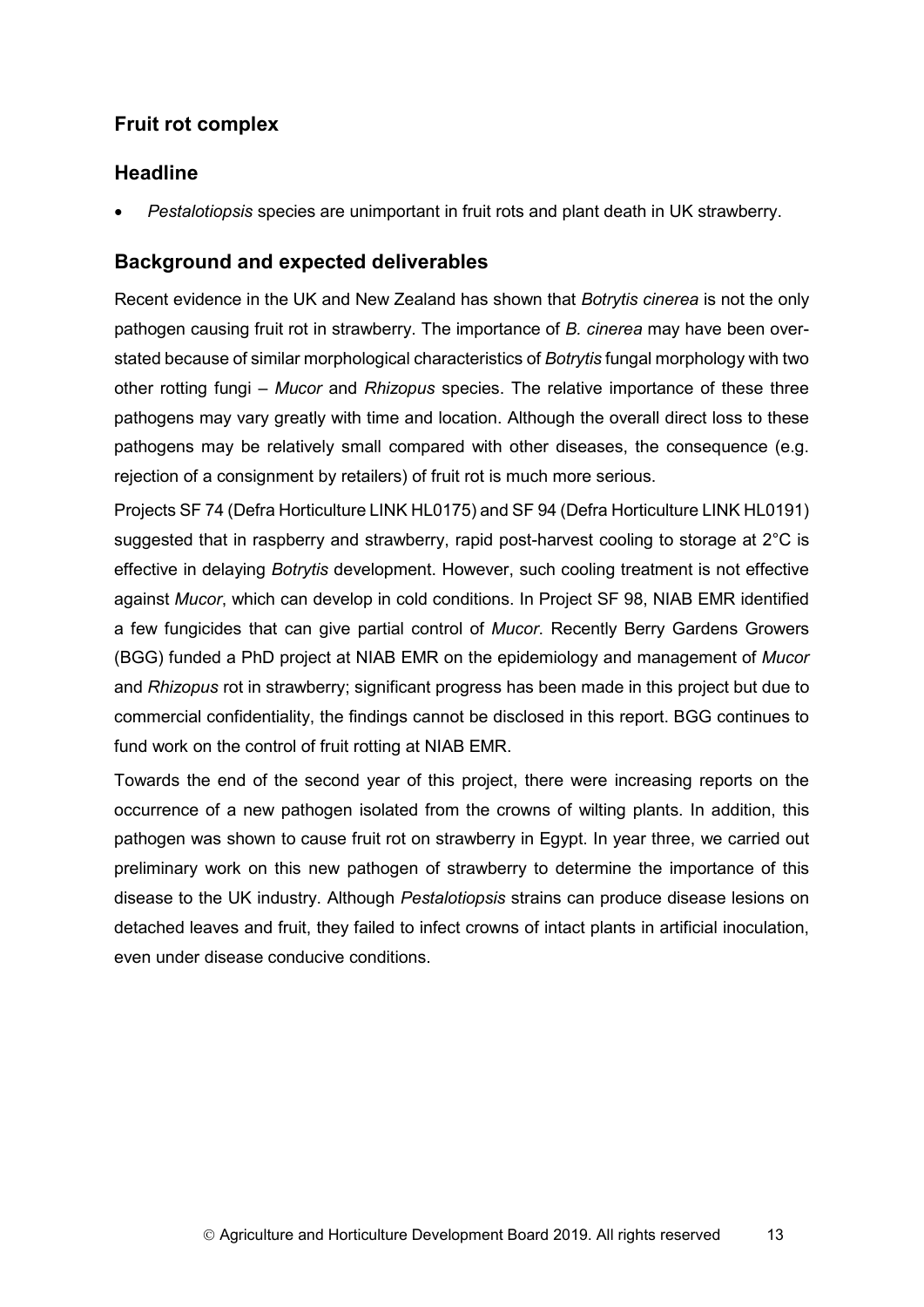## **Summary of the project and main conclusions**

We used the molecular primers developed in Year three to screen for the presence of *Pestalotiopsis* species. in a number of selected samples taken for testing *P. cactorum* in Year 1 and 2. Of the 136 samples tested, only one sample showed positive for presence of *Pestalotiopsis.*

In addition, we carried out a preliminary study to investigate the survival of two commercial biocontrol agents in strawberry flowers; this work will be completed by May 2019 and reported in 2020.

## **Financial benefits**

Based on the results so far, we conclude that *Pestalotiopsis* species. are not important on strawberry under UK conditions. Indeed, there have been no reports of this pathogen in the UK in 2018.

### **Action points for growers**

• Current results are insufficient for making any recommendations. Keep an eye out for this disease in plantations, manifesting itself either as a crown rot or a fruit rot.

## **Verticillium wilt**

### **Headline**

• A drench of Serenade ASO at plant establishment appears to reduce crown wilting over a year later.

### **Background and expected deliverables**

Verticillium wilt of strawberry develops from micro-sclerotia of *Verticillium dahliae* in the soil and can reduce yields by 75% through death of plant crowns and reduced water movement into the fruit. Chemical soil fumigation is used by growers, but methyl bromide in no longer authorised and chloropicrin use now requires annual Emergency Authorisation.

Some varieties have greater resistance to Verticillium wilt, but other measures are also required to reduce the impact of the disease. There is the potential for soil amendment with either organic matter or a biofungicide drench to change the microbial population and so compete for resources with *Verticillium*. Biofumigation may result in reduced viability of *Verticillium* microsclerotia.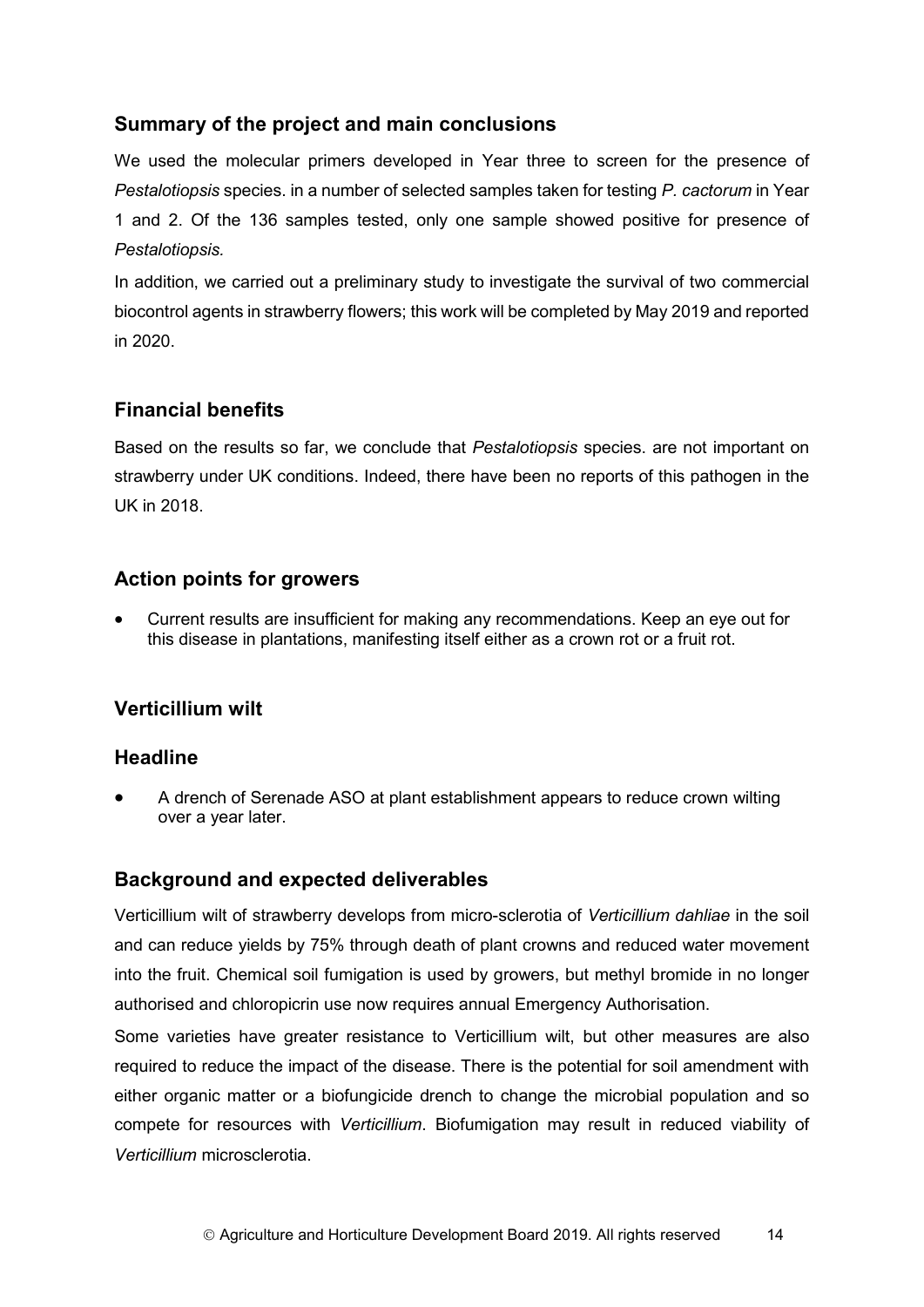### **Summary of the project and main conclusions in Year 4**

In May 2017 part of a field with a *Verticillium dahliae* count of four propagules per gram of soil was withheld from chloropicrin fumigation. Replicated 7 m lengths of bed were instead left untreated or given one of two different pre-planting treatments;

- 1. The incorporation of pasteurised anaerobic maize and vegetable digestate solids.
- 2. The incorporation of *Brassica carinata* pellets (Bio-Fence) which released isothiocyanates under the polythene.

Cold-stored strawberry runners (cv. Symphony) were planted in the trial area on 6 June 2017. Symphony plants were established on the same date in the adjacent chemically fumigated commercial beds. A week after planting, Serenade ASO (*Bacillus subtili*s) was applied to half of the Bio-Fence treated plots and to half of the untreated plots. This resulted in four treated plots and one untreated plot, randomised within each of five replicate beds.

The week of planting was exceptionally hot and some plants struggled to establish, especially in the Bio-Fence plots. It is possible that the seven-day ventilation period used for the chloropicrin treated area should have been extended. By May 2018, only occasional plants were starting to wilt. Fruit harvesting was carried out between 11 and 27 June 2018 during a period of exceptionally hot weather. The total weight of fruit and the weights that were marketable or unmarketable did not differ between the untreated and any of the four treatments, with a mean 555 g total weight per plant and 89% marketable. On the one date (27 June) that fruit yield and berry weights were also recorded from the commercial crop, the total weight of marketable fruit was 104 g per plant with 91% marketable, compared with 43 g per plant in the trial area. Average fruit weight of Class 1 fruit harvested on 27 June was 21 g, whereas from the trial plots, the mean was 12 g.

In July 2018, after plants had experienced both the stress of fruiting and enough heat to scorch the fruit in the field, wilting was seen across the trial area (Figure B). A significantly (P < 0.001) greater proportion of the plants (42.6%) had severe wilt after receiving Bio-Fence than after all other treatments except the untreated. Of plants which received Serenade ASO, only 15.5% had severe wilt, significantly (P<0.001) fewer than any of the other treatments. Harris testing of the soil for *V. dahliae* before treatment with Serenade ASO determined that

this had not followed a lower starting population of micro-sclerotia than in the untreated plots. The Bio-Fence plots had only 16.2% of plants with very slight or zero visible wilt, significantly  $(P < 0.05)$  fewer than in all the other four treatments (with a mean 31.5%). That the plots which received both Bio-Fence plus Serenade ASO had significantly more plants that were healthy compared with plots with Bio-Fence alone suggests that Serenade ASO helped to prevent wilt that would otherwise have occurred. Serenade ASO may have triggered plant